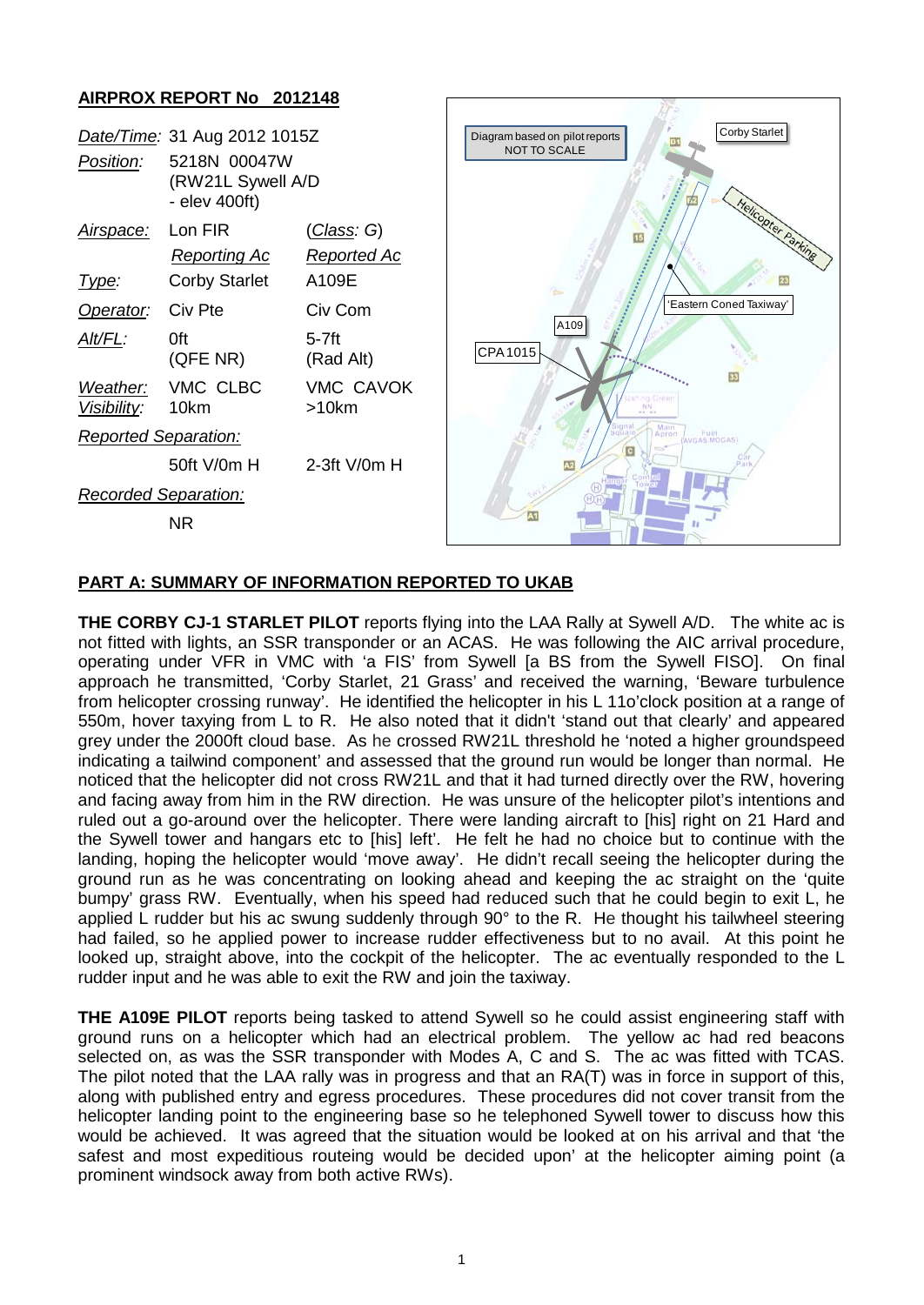[UKAB Note(1): The LAA Rally Helicopter Arrival Procedures were promulgated in AIC Y 107/2012 as follows:

5.1.1 Helicopters inbound should monitor 122.700 MHz and route in to position at the north eastern aerodrome boundary low level, not above 700ft QFE inside the ATZ, avoiding overflight of Mears Ashby and Hardwick whilst keeping a lookout for possible departing rotary traffic. A call should be made to 'Sywell Information' on 122.700 MHz, 'Helicopter type, full registration finals Northern Windsock'. AFIS will provide a windcheck to this call. Land south of the Northern Windsock to avoid the approach to and the grass runway 03L/21R. Helicopters will be parked in rows south of the windsock and landings can be made directly into parking position. Pilots must ensure their own adequate rotor clearance. Caution: there is a mound in this area used as sloping ground for helicopter training.]

He had read through the LAA rally AIC the previous day and it was discussed at the morning briefing, which occurred prior to being tasked to attend Sywell. The flight to Sywell was uneventful and he flew the published arrival procedure, arriving at approximately 1014. After communicating with ATC, it was agreed he would proceed along RW21L (the grass RW) after 'the yellow piper cub on short finals' and direct to the engineering base. Both paramedic crew members called out ac as they were spotted, using the 'clock system', throughout the flight and whilst in the hover at Sywell. As he was about to enter the RW, the rear seat crewmember asked if he was visual with one ac on final. He responded 'Yes he is going to the hard runway'; at this point he could only see ac on final, and recalls only one ac having called final.

He entered RW21L and [air-taxied at] about 10-15kts along the RW. At this point he recalled hearing an ac calling 'finals for 21 grass' and a response from the tower warning of the A109's wake turbulence. As the wind was by now a rear quartering crosswind from the R at approx 10-15kts, he became concerned about the downwash affecting ac which had already landed and which were now taxying back up the grass adjacent to the edge of the RW about 50m away. He slowed the A109 and, after the ac landing on RW21R had passed down his RH side, the helicopter was 'drifted to the RH side of RW21L' whilst still remaining above the RW.

A few seconds later the front seat crewmember called 'Up Up!'. The A109 pilot saw an ac on the ground through the lower L 'chin' window, almost directly beneath him about 2-3ft below, which appeared to be taxying in front of the helicopter. He applied maximum torque and moved the A109 backwards in a manoeuvre similar to that used during helipad Class 1 procedures in this model of helicopter. The light ac was seen to ground loop and then taxy off into the parking area.

He brought the A109 back to the hover at 7-10ft over the RW, while the crew confirmed the light ac had taxied clear of the RW. He made no radio transmission (which in his opinion would only have added to the workload of everyone in the area) and proceeded to taxy as per previous instructions to the engineering base, where an uneventful landing was carried out.

**THE SYWELL FISO** reports that he was on duty providing a BS to ac taking part in the LAA Rally, for which special procedures were in force [AIC Y 107/2012]. Arriving pilots made their only radio call when 'number one' on final approach, to which the response was to give a surface wind check. The A109 pilot reported inbound to the E boundary, wishing thereafter to cross the A/D to the SW boundary. He approved the helicopter pilot to enter RW21L after confirming he was visual with a Piper Cub on final for RW21L, which he did. No other traffic had reported final and he saw no traffic on final approach. The helicopter pilot taxied very slowly along RW21L, probably due to the proximity of parked ac on his LH side, he thought.

When a FW ac [the subject Corby Starlet] reported final for RW21L he told him there was a helicopter on the RW and issued a warning, 'caution turbulent wake'. Further FW traffic reported final but he disregarded them as his attention was fully devoted to the A109, which was moving very slowly near the stop-end of RW21L. The Corby Starlet pilot landed and appeared to be to the L of the A109. He gave a warning to the A109 pilot, 'caution fixed-wing traffic on your left hand side'. He was unable to judge whether the Corby Starlet pilot had steered L to avoid the helicopter or whether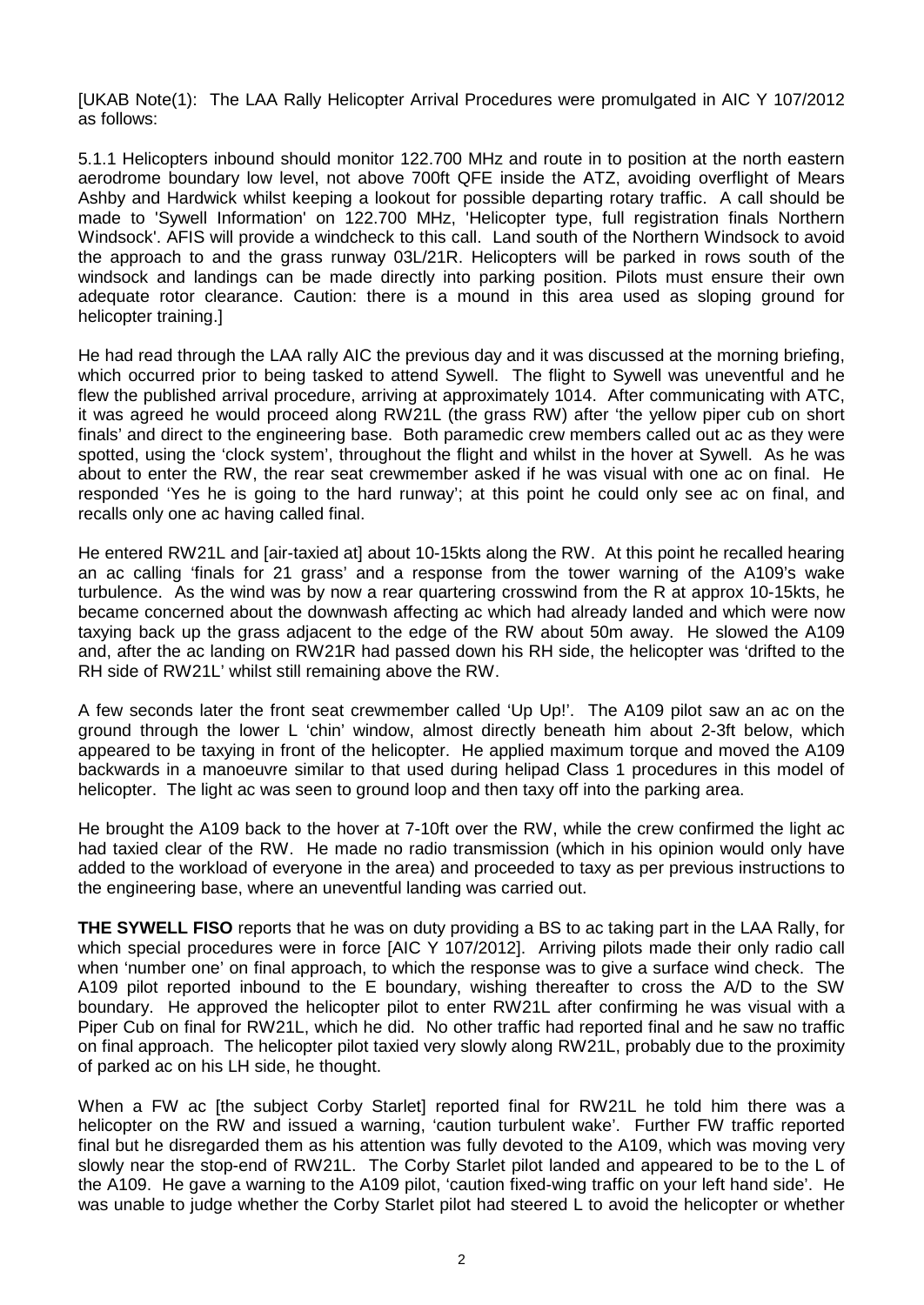the helicopter was to the R of RW21L. As the Corby Starlet pilot came alongside the A109 his ac commenced a sweeping R turn in front of it, which the FISO considered to be a ground-loop induced by rotor-wash from the now stationary, hovering helicopter. He invited the A109 pilot to turn R and enter RW21R, in order to vacate the area. He recalled an acknowledgement but the helicopter did not immediately move.

The A109 pilot had correctly followed the special procedures but had moved very slowly, probably due to the proximity of other ac, he thought. The time available between arriving FW ac would normally have been adequate for a helicopter to taxy and vacate the area, but on this occasion the A109 pilot took far longer than expected.

[UKAB Note(3): The UKAB has obtained video footage of the seconds prior to the Starlet groundloop. The composite image below illustrates the proximity of the A109 and the Starlet, travelling R to L across the frame:



**ATSI** reports that an Airprox was reported at Sywell Aerodrome between a Corby CJ-1 Starlet (Starlet) and an Augusta 109E (A109) when the ac came into close proximity during the landing roll of the Starlet. The Airprox took place during a rally when special procedures were in place, as notified by UK AIC Y 107/2012. During the notified times of the rally Sywell Aerodrome was unlicensed.

The Starlet was operating under VFR inbound to Sywell and was in contact with the Sywell FISO [122.700MHz].

The A109 had landed from a VFR flight to Sywell and was manoeuvring on the airfield from the helicopter landing point to the engineering base. The pilot was also in contact with the Sywell FISO. The Sywell FISO RTF transmissions are not recorded.

CAA ATSI had access to written reports from the pilots of the Starlet and the A109 and also from the Sywell FISO.

The Coventry METARs are provided for 1020 and 1050 UTC:

METAR EGBE 311020Z 31008KT 280V350 9999 FEW029 SCT038 15/08 Q1030= METAR EGBE 311050Z 31006KT 9999 FEW028 SCT038 15/08 Q1030=

Factual History

At the time of the reported Airprox a rally was in progress at Sywell A/D. According to AIC Y 107/2012, ac were to hold at Pitsford Reservoir before positioning to Sywell when it was safe to do so. Pilots were instructed to give no radio reports to the FISO until they were on final approach and number one to land, when they were required to pass their ac type, registration and which RW they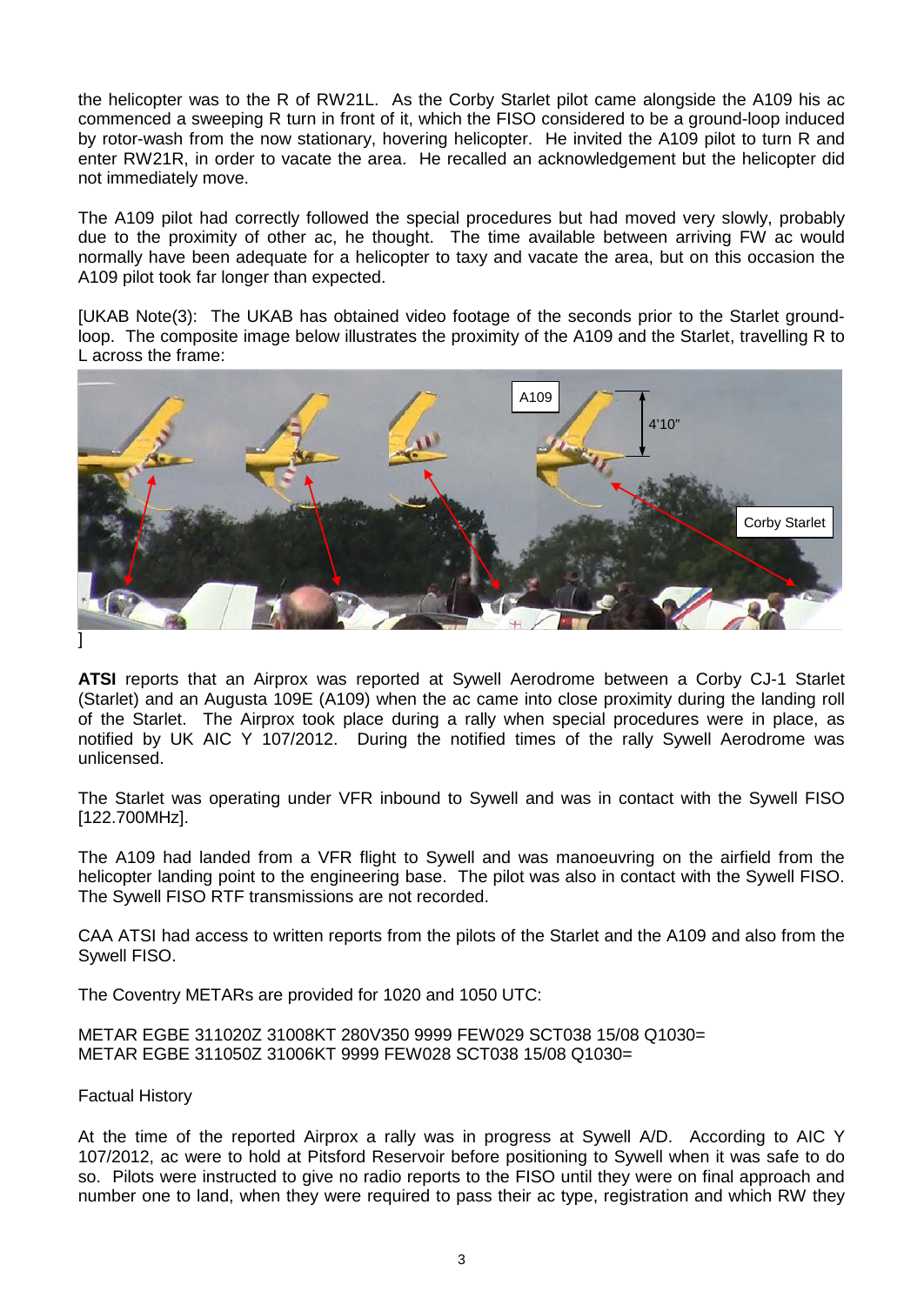were intending to land on (03/21 Hard/Grass). In response to this call the FISO was to give a wind check. The AIC stated, 'If the Duty FISO deems a situation unsafe, he may suggest a go-around although ultimately it is the pilot's responsibility under the terms of an Aerodrome Flight Information Service. Pilots may land when the runway is clear of traffic'. In the event of a go-around pilots were required to climb to 2000ft QFE, return to Pitsford Reservoir and repeat the inbound procedure.

The written report from the A109 pilot stated that the published procedures for the rally did not cover transit from the Sywell helicopter landing point to the engineering base. The A109 pilot telephoned Sywell before departure and it was agreed that the situation would be managed on arrival.

The reports from the Sywell FISO and the A109 pilot indicate that, after he landed, an agreement was made that he would enter RW21L/Grass after a landing Piper Cub and proceed to the engineering base. When the A109 pilot entered RW21L/Grass no other ac had called on final and no ac could be seen on final approach to that RW. The A109 pilot taxied slowly along the RW.

The written report from the Starlet pilot stated that he kept a good distance from the Piper Cub in front as, having experienced go-arounds in previous years, he wanted to ensure that the RW was clear for his arrival. The Starlet pilot called the Sywell FISO when on final as required. The report from the Starlet pilot stated that he was informed, 'beware turbulence from helicopter crossing runway'. The report from the Sywell FISO stated that the Starlet pilot was informed that a helicopter was on RW21L/Grass and a warning was issued, 'caution turbulent wake'. The Starlet pilot stated that he identified the A109 which was travelling from L to R.

The written report from the A109 pilot stated that he heard an ac calling final for RW21L/Grass together with the response from the FISO regarding helicopter wake turbulence. His report stated that he was concerned about taxiing ac adjacent to the RW so he slowed the A109 further and manoeuvred to the RHS of RW21L/Grass.

The Starlet pilot observed that the A109 did not cross the RW as expected but instead hovered over the RW. He became unsure as to the A109 pilot's intentions and, reluctant to go around over the top of the helicopter, landed on RW21L/Grass.

The front seat crewmember of the A109 called 'Up, up'; the pilot saw the Starlet on the ground in the lower left window of the helicopter and reported that it appeared to be taxying in front of the A109. The pilot applied maximum Torque and moved backwards.

The Starlet pilot slowed to exit L and applied L rudder. The ac then swung through approximately 90° to the R. The pilot initially believed that the tailwheel steering had failed and looked up, into the cockpit of the A109 directly O/H. The Starlet pilot continued to apply L rudder and eventually the ac responded. He moved to the L and vacated the RW.

#### Analysis

The notified procedures for the rally at Sywell required that ac only called on final when number one to land and the only response to be given was a wind check. When the Starlet pilot called on final the FISO informed him of the presence of the helicopter and gave a wind check. Although the FISO could have suggested that the Starlet pilot conduct a go-around, as he had been informed of the presence of the helicopter, it was ultimately the pilot's responsibility to discharge his collision avoidance responsibility appropriately.

The Starlet pilot had experienced go-arounds on previous occasions at the Sywell rally which may have made him reluctant to initiate a go-around, when first informed of the presence of the helicopter, due to the potentially lengthy rejoining procedure.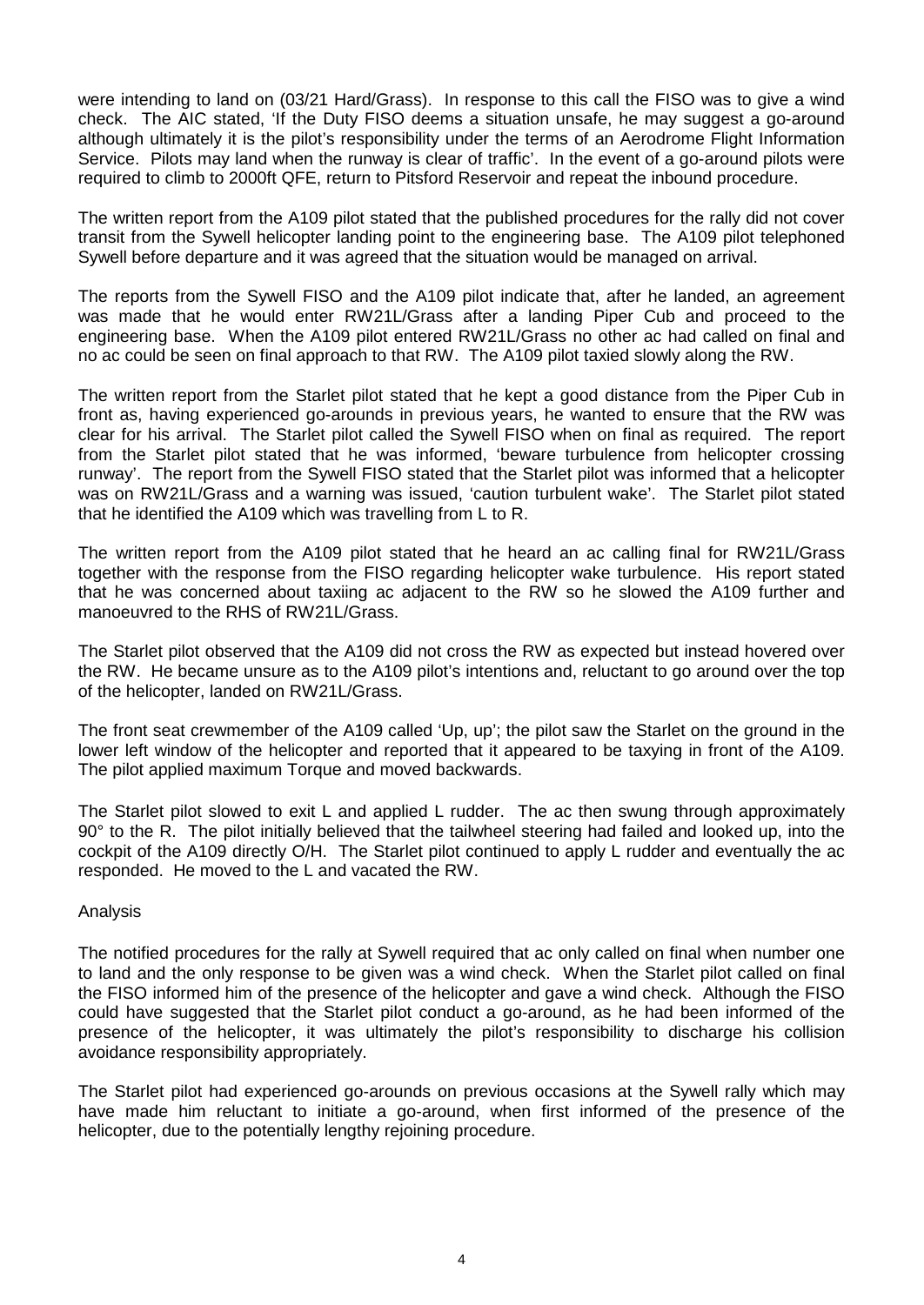Although it was not possible to determine the exact phraseology that was used, the report from the Starlet pilot indicates that he believed the A109 pilot was crossing RW21L/Grass and therefore expected that the RW would be vacated in time for him to land safely.

### Conclusion

The Airprox occurred at Sywell A/D when the Starlet pilot landed on RW21L/Grass when the RW was occupied by an A109. The Starlet pilot may have been hindered in his decision making, either by a misunderstanding of the A109 pilot's intentions or imprecise passing of information by the FISO as to the A109 pilot's intentions.

## **PART B: SUMMARY OF THE BOARD'S DISCUSSIONS**

Information available included reports from the pilots of both ac, a report from the FISO involved, a video recording and a report from the appropriate ATC authority.

Members first considered the actions of the A109 pilot upon arrival at Sywell. The plan agreed during his telephone call with Sywell Tower, presumably with a FISO, was in effect to make a plan when he arrived at the A/D. Whilst this course of action was considered normal, Members also opined that it would have been prudent, given the level of A/D activity expected, for the A109 pilot and the Sywell FISO to have given more consideration to the non-standard nature of the helicopter pilot's requirements. Agreeing that 'the safest and most expeditious routeing would be decided upon' did not address any specific issues and allowed the sortie to continue to a point where the Sywell FISO had to be reactive, rather than proactive.

Turning to the FISO's actions, the Board agreed that his plan to allow the A109 to air-taxi down RW21L/Grass was reasonable but that there appeared to be some discrepancy between the reported RT transmissions, both in timing and content. The FISO and A109 pilot both reported that the helicopter was cleared to enter RW21L/Grass; however, the Starlet pilot reports being given a wake turbulence warning of a 'helicopter crossing [the] runway' after his finals call. In the absence of an RTF transcript the Board acknowledged that the precise content of the transmissions could not be established but opined that the Starlet pilot had the mindset that the helicopter had been cleared to cross RW21L/Grass and that he would be able to land once the helicopter was clear. The Board also discussed the degree of control that the FISO could have exercised. The regulations extant at the time of the Airprox, CAP410, para 1.2, state that:

'The Flight Information Service Officer (FISO) provides an information service to aircraft that are flying or about to fly within the aerodrome traffic zone. Under Rule 35 of the Rules of the Air, FISOs at aerodromes are permitted to issue instructions to: … ; b) arriving aircraft moving on the manoeuvring area and apron, following the completion of the landing roll; and c) all other taxying aircraft intending to move or moving on the apron and manoeuvring area, including the crossing of runways. ... FISOs are permitted to pass instructions to helicopters engaged in air taxying. ...'

There was some discussion as to the precise status of the A/D on the day of the Airprox and whether the fact that it was notified as unlicensed affected the status of the FISO service provision. It was confirmed by CAA Aerodrome and Air Traffic Standards Division that the provision of an AFISU meant that the regulations of CAP410 applied. Therefore, Members opined that the FISO could reasonably have applied a greater degree of control over the A109 pilot, either by instructing him to expedite his apparently 'very slow' transit down RW21L/Grass or, traffic permitting, by instructing him to move across to RW21R/Hard when the confliction with the Starlet became apparent.

Turning to the actions of the Starlet pilot, Members agreed that he believed he was clear to land and that when the FISO issued the helicopter wake turbulence warning, in response to the Starlet pilot's finals call, the helicopter was clear of RW21L/Grass to the E, tracking towards the RW. The Starlet pilot did not hear a clearance for the A109 to enter RW21L/Grass and was therefore unaware of any potential confliction until he crossed the threshold and saw the helicopter occupying the RW. It could